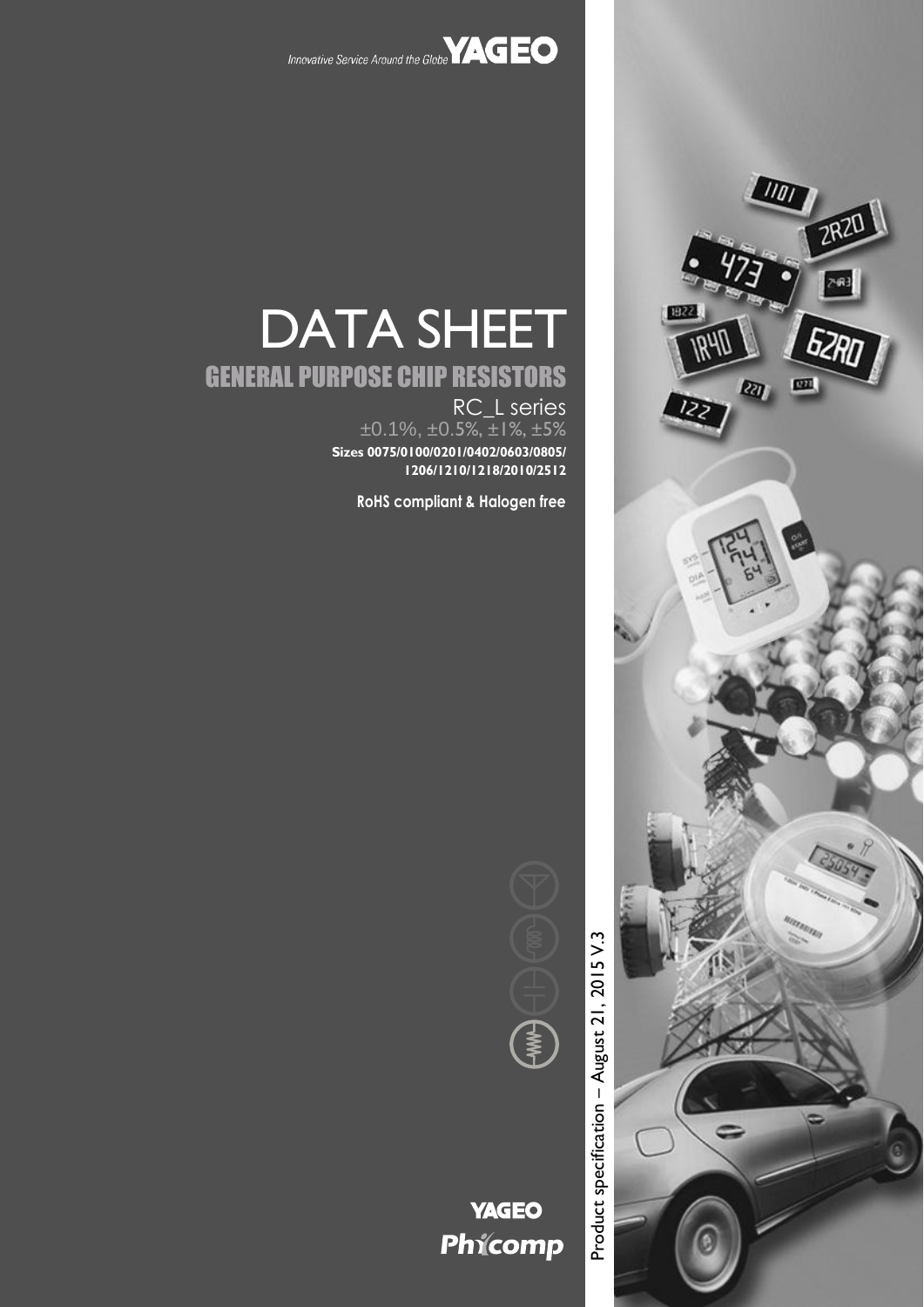## **Phicomp**

Chip Resistor Surface Mount

#### **SCOPE**

This specification describes RC series chip resistors with lead free terminations made by thick film process.

#### APPLICATIONS

All general purpose application

#### **FEATURES**

- Halogen Free Epoxy
- RoHS compliant
	- Products with lead free terminations meet RoHS requirements
	- Pb-glass contained in electrodes, resistors element and glass are exempted by RoHS
- Reducing environmentally hazardous wastes
- High component and equipment reliability
- Saving of PCB space
- None forbidden-materials used in products/production

#### ORDERING INFORMATION - GLOBAL PART NUMBER

Global part numbers are identified by the series, size, tolerance, packing type, temperature coefficient, taping reel and resistance value.

#### **GLOBAL PART NUMBER**

#### **RC XXXX X X X XX XXXX L**

(1) (2) (3) (4) (5) (6) (7)

#### (1) SIZE

#### 0075/0100/0201/0402/0603/0805/1206/1210/1218/2010/2512

#### (2) TOLERANCE

- $B = \pm 0.1\%$  $D = \pm 0.5%$
- $F = \pm 1.0%$
- $J = \pm 5.0\%$  (for jumper ordering, use code of J)

#### (3) PACKAGING TYPE

- R = Paper taping reel
- K = Embossed taping reel
- $S = ESD$  safe reel (0075/0100 only)

#### (4) TEMPERATURE COEFFICIENT OF RESISTANCE

- = Based on spec.

#### (5) TAPING REEL

07= 7 inch dia. Reel

13=13 inch dia. Reel

 $7W = 7$  inch dia. Reel &  $2 \times$  standard power

 $7N = 7$  inch dia. Reel, ESD safe reel (0075/0100 only)

#### (6) RESISTANCE VALUE

There are 2~4 digits indicated the resistance value.

Letter R/K/M is decimal point

Example:

97R6 =  $97.6Ω$ 

9K76 = 9760Ω

1M = 1,000,000Ω

#### (7) DEFAULT CODE

Letter L is the system default code for ordering only.(Note)

#### **ORDERING EXAMPLE**

The ordering code for a RC0402 0.0625W chip resistor value 100KΩwith

±5% tolerance, supplied in 7-inch tape reel of 10,000 units per reel is: RC0402JR-07100KL.

#### **NOTE**

- 1. All our RSMD products meet RoHS compliant and Halogen Free. "LFP" of the internal 2D reel label mentions "Lead Free Process".
- 2. On customized label, "LFP" or specific symbol can be printed.

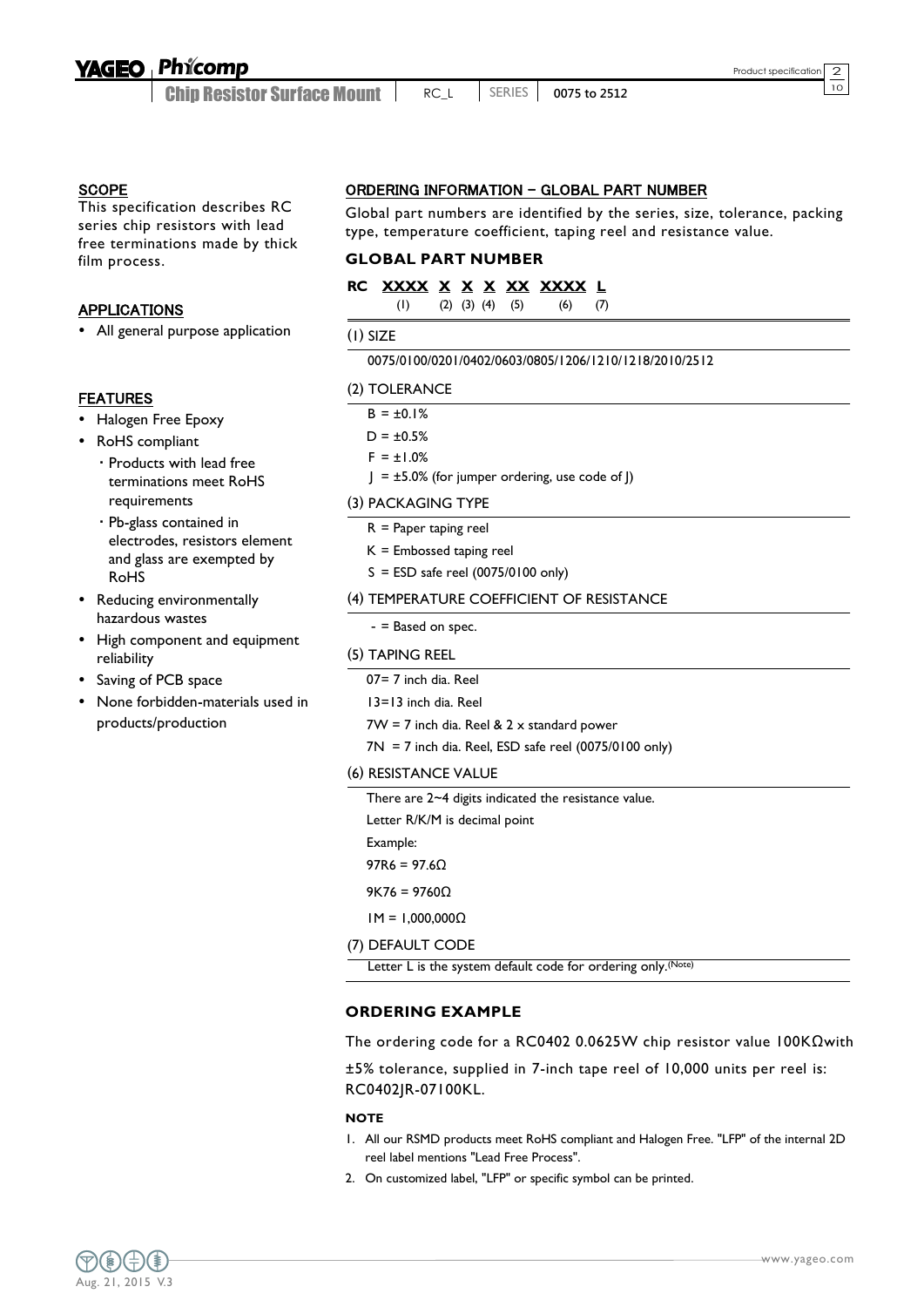| <b>YAGEO Phicomp</b>               |      |               |              | Product specification 3 |  |
|------------------------------------|------|---------------|--------------|-------------------------|--|
| <b>Chip Resistor Surface Mount</b> | RC L | <b>SERIES</b> | 0075 to 2512 |                         |  |

MARKING



For further marking information, please see special data sheet "Chip resistors marking".

#### **CONSTRUCTION**

Fig. 5 Value =  $10 K\Omega$ 

The resistor is constructed on top of a high-grade ceramic body. Internal metal electrodes are added on each end to make the contacts to the thick film resistive element. The composition of the resistive element is a noble metal imbedded into a glass and covered by a second glass to prevent environmental influences. The resistor is laser trimmed to the rated resistance value. The resistor is covered with a protective epoxy coat, finally the two external terminations (matte tin on Nibarrier) are added, as shown in Fig.4.

#### **Outlines**



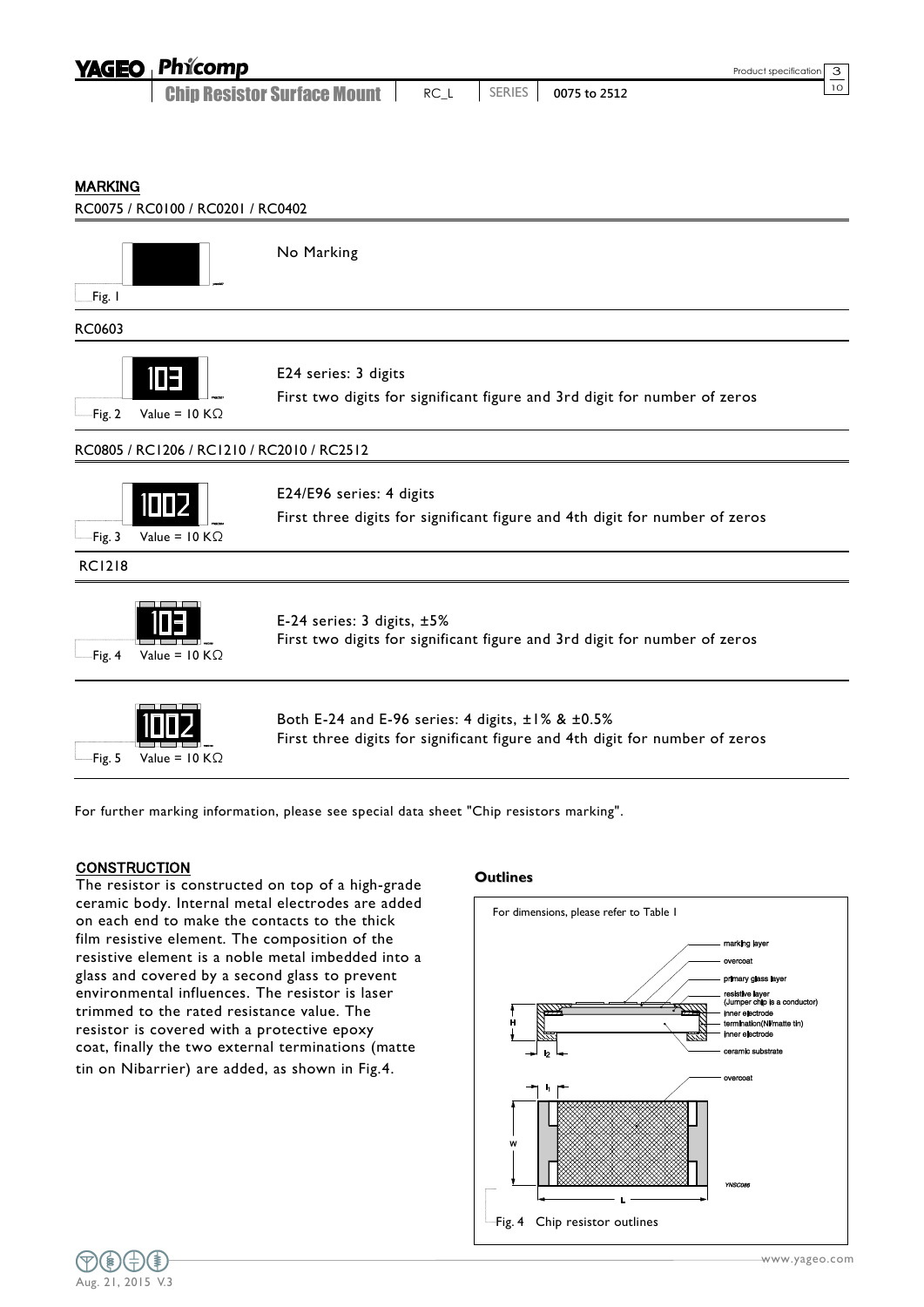**Chip Resistor Surface Mount** | RC\_L | SERIES | 0075 to 2512

#### **DIMENSION**

## Table 1

| <b>TYPE</b>   | $L$ (mm)        | $W$ (mm)        | $H$ (mm)        | $I1$ (mm)       | $I_2$ (mm)      |
|---------------|-----------------|-----------------|-----------------|-----------------|-----------------|
| <b>RC0075</b> | $0.30 \pm 0.01$ | $0.15 \pm 0.01$ | $0.10 \pm 0.01$ | $0.08 + 0.03$   | $0.08 \pm 0.03$ |
| <b>RC0100</b> | $0.40 \pm 0.02$ | $0.20 \pm 0.02$ | $0.13 \pm 0.02$ | $0.10 \pm 0.03$ | $0.10 \pm 0.03$ |
| <b>RC0201</b> | $0.60 + 0.03$   | $0.30 \pm 0.03$ | $0.23 \pm 0.03$ | $0.10 \pm 0.05$ | $0.15 \pm 0.05$ |
| <b>RC0402</b> | 1.00±0.05       | $0.50 + 0.05$   | $0.35 \pm 0.05$ | $0.20 \pm 0.10$ | $0.25 \pm 0.10$ |
| RC0603        | 1.60±0.10       | $0.80 \pm 0.10$ | $0.45 \pm 0.10$ | $0.25 \pm 0.15$ | $0.25 \pm 0.15$ |
| <b>RC0805</b> | $2.00 \pm 0.10$ | l.25±0.10       | $0.50 \pm 0.10$ | $0.35 \pm 0.20$ | $0.35 \pm 0.20$ |
| <b>RC1206</b> | $3.10 \pm 0.10$ | 1.60±0.10       | $0.55 \pm 0.10$ | $0.45 \pm 0.20$ | $0.40 \pm 0.20$ |
| <b>RC1210</b> | 3.10±0.10       | $2.60 \pm 0.15$ | $0.50 \pm 0.10$ | $0.45 \pm 0.15$ | $0.50 + 0.20$   |
| <b>RC1218</b> | $3.10 \pm 0.10$ | $4.60 \pm 0.10$ | $0.55 \pm 0.10$ | $0.45 \pm 0.20$ | $0.40 \pm 0.20$ |
| RC2010        | $5.00 \pm 0.10$ | $2.50 \pm 0.15$ | $0.55 \pm 0.10$ | $0.45 \pm 0.15$ | $0.50 + 0.20$   |
| RC2512(IW)    | $6.35 \pm 0.10$ | $3.10 \pm 0.15$ | $0.55 \pm 0.10$ | $0.60 + 0.20$   | $0.50 \pm 0.20$ |
| RC2512(2W)    | $6.35 \pm 0.10$ | $3.10 \pm 0.15$ | $0.55 \pm 0.10$ | $0.60 + 0.20$   | $1.15 \pm 0.20$ |
|               |                 |                 |                 |                 |                 |

#### ELECTRICAL CHARACTERISTICS

 $T$ able 2

| CHARAC-<br><b>TERISTICS</b> | <b>POWER</b> | <b>OPERATING</b><br><b>TEMPERATURE</b><br><b>RANGE</b> | <b>MAXIMUM</b><br><b>WORKING</b><br><b>VOLTAGE</b> | <b>MAXIMUM</b><br><b>VOLTAGE</b> | <b>DIELECTRIC</b><br>OVERLOAD WITHSTANDING<br><b>VOLTAGE</b> | <b>RESISTANCE</b><br><b>RANGE</b>                                                                                 | <b>TEMPERATURE</b><br><b>COEFFICIENT</b>                                                                                                                                                                                 | <b>JUMPER</b><br><b>CRITERIA</b>                           |
|-----------------------------|--------------|--------------------------------------------------------|----------------------------------------------------|----------------------------------|--------------------------------------------------------------|-------------------------------------------------------------------------------------------------------------------|--------------------------------------------------------------------------------------------------------------------------------------------------------------------------------------------------------------------------|------------------------------------------------------------|
| <b>RC0075</b>               | $1/50$ W     | $-55^{\circ}$ C to $125^{\circ}$ C                     | 10V                                                | <b>25V</b>                       | <b>25V</b>                                                   | 5% (E24)<br>I0Ω≦R≦IMΩ<br>I% (E24/E96)<br>$100 \leq R \leq 1 M\Omega$<br>$ $ umper<50m $\Omega$                    | $10\Omega$ $\leq$ R<100Ω<br>-200~+600ppm°C<br>100Ω≦R≦1MΩ<br>$±200$ ppm $°C$                                                                                                                                              | <b>Rated Current</b><br>0.5A<br>Maximum<br>Current<br>1.0A |
| RC0100                      | $1/32$ W     | $-55^{\circ}$ C to $125^{\circ}$ C                     | 15V                                                | 30V                              | 30V                                                          | 5% (E24)<br>IΩ≦R≦22MΩ<br>I% (E24/E96)<br>$10 \le R \le 10 M\Omega$<br>0.5% (E24/E96)<br>33Ω≦R≦470KΩ               | $I\Omega \leq R < I\ 0\Omega$<br>-200~+600ppm°C<br>$10Ω ≤ R < 100Ω$ :<br>$±300$ ppm/°C<br>$100Q \le R \le 10MQ$ :<br>$±200$ ppm/ $°C$<br>$ $ umper<50m $\Omega$   0M $\Omega$ < R $\leq$ 22M $\Omega$ :<br>$±250$ ppm/°C | <b>Rated Current</b><br>0.5A<br>Maximum<br>Current<br>1.0A |
| <b>RC0201</b>               | $1/20$ W     | $-55^{\circ}$ C to $125^{\circ}$ C                     | <b>25V</b>                                         | 50V                              | 50V                                                          | 5% (E24)<br>ΙΩ≦R≦Ι0ΜΩ<br>I% (E24/E96)<br>ΙΩ≦R≦Ι0ΜΩ<br>0.1%, 0.5% (E24/E96)<br>10Ω≦R≦1MΩ<br>$ $ umper<50m $\Omega$ | $IΩ$ $≤$ R $≤$ $I$ 0Ω<br>$-100$ ~+350ppm $°C$<br>$10\Omega < R \le 10 M\Omega$<br>$±200$ ppm $°C$                                                                                                                        | <b>Rated Current</b><br>0.5A<br>Maximum<br>Current<br>1.0A |

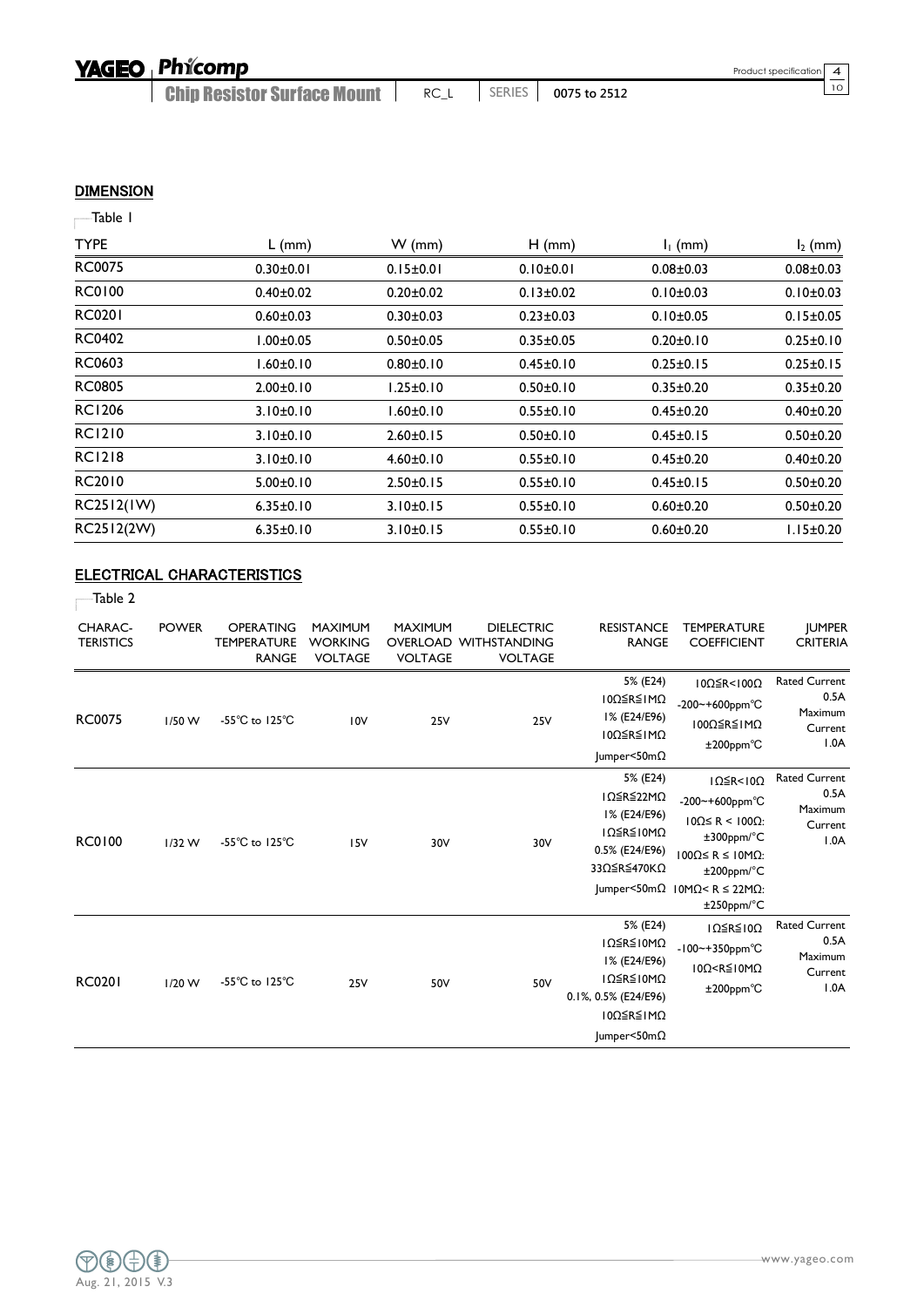| <b>YAGEO Phicomp</b> |
|----------------------|
|                      |

**Chip Resistor Surface Mount** | RC\_L | SERIES | 0075 to 2512

| CHARAC-<br><b>TERISTICS</b> | <b>POWER</b> | OPERATING<br><b>TEMPERATURE</b><br><b>RANGE</b> | MAXIMUM<br><b>WORKING</b><br><b>VOLTAGE</b> | <b>MAXIMUM</b><br><b>VOLTAGE</b> | <b>DIELECTRIC</b><br>OVERLOAD WITHSTANDING<br><b>VOLTAGE</b> | <b>RESISTANCE</b><br>RANGE                                                                                                                              | <b>TEMPERATURE</b><br><b>COEFFICIENT</b>                                                                                                                                                    | <b>JUMPER</b><br><b>CRITERIA</b>                            |
|-----------------------------|--------------|-------------------------------------------------|---------------------------------------------|----------------------------------|--------------------------------------------------------------|---------------------------------------------------------------------------------------------------------------------------------------------------------|---------------------------------------------------------------------------------------------------------------------------------------------------------------------------------------------|-------------------------------------------------------------|
| <b>RC0402</b>               | $1/16$ W     | $-55^{\circ}$ C to $155^{\circ}$ C              | 50V                                         | 100V                             | 100V                                                         | 5% (E24)<br>IΩ≦R≦22MΩ<br>I% (E24/E96)<br>ΙΩ≦R≦Ι0ΜΩ<br>0.1%, 0.5% (E24/E96)<br>10Ω≦R≦1MΩ<br>Jumper<50mΩ                                                  | $I\Omega \leq R \leq I\ 0\Omega$<br>$±200$ ppm $°C$<br>$10\Omega < R \le 10 M\Omega$<br>±100ppm°C<br>10MΩ <r≦22mω<br>±200ppm°C</r≦22mω<br>                                                  | <b>Rated Current</b><br>1.0A<br>Maximum<br>Current<br>2.0A  |
|                             | 1/8W         | -55°C to 155°C                                  | 50V                                         | 100V                             | 100V                                                         | 5% (E24)<br>ΙΩ≦R≦ΙΜΩ<br>I% (E24/E96)<br>ΙΩ≦R≦ΙΜΩ                                                                                                        | ΙΩ≦R≦ΙΜΩ<br>$±200$ ppm $°C$                                                                                                                                                                 |                                                             |
| RC0603                      | $1/10$ W     | $-55^{\circ}$ C to $155^{\circ}$ C              | 75V                                         | <b>150V</b>                      | 150V                                                         | 5% (E24)<br>IΩ≦R≦22MΩ<br>I% (E24/E96)<br>ΙΩ≦R≦Ι0ΜΩ<br>0.1%, 0.5% (E24/E96)<br>10Ω≦R≦IMΩ<br>Jumper<50mΩ                                                  | $I\Omega \le R \le 10\Omega$<br>±200ppm°C<br>$10\Omega < R \le 10 M\Omega$<br>±100ppm°C<br>10MΩ <r≦22mω<br><math>±200</math>ppm<math>°C</math></r≦22mω<br>                                  | <b>Rated Current</b><br>1.0A<br>Maximum<br>Current<br>2.0A  |
|                             | $1/5$ W      | $-55^{\circ}$ C to $155^{\circ}$ C              | 75V                                         | 150V                             | 150V                                                         | 5% (E24)<br>ΙΩ≦R≦ΙΜΩ<br>I% (E24/E96)<br>ΙΩ≦R≦ΙΜΩ                                                                                                        | ΙΩ≦R≦ΙΜΩ<br>$±200$ ppm $°C$                                                                                                                                                                 |                                                             |
| <b>RC0805</b>               | $1/8$ W      | $-55^{\circ}$ C to $155^{\circ}$ C              | 150V                                        | 300V                             | 300V                                                         | 5% (E24)<br>IΩ≦R≦22MΩ<br>I% (E24/E96)<br>ΙΩ≦R≦Ι0ΜΩ<br>0.1%, 0.5% (E24/E96)<br>10Ω≦R≦IMΩ<br>5%, 10%, 20% (E24)<br>24MΩ≦R≦100MΩ<br>Jumper<50mΩ            | $I\Omega \leq R \leq I\ 0\Omega$<br>$±200$ ppm $°C$<br>$10\Omega < R \le 10 M\Omega$<br>$±100$ ppm $°C$<br>10MΩ <r≦22mω<br>±200ppm°C<br/>24MΩ<r≦100mω<br>±300ppm°C</r≦100mω<br></r≦22mω<br> | <b>Rated Current</b><br>2.0A<br>Maximum<br>Current<br>5.0A  |
|                             | $1/4$ W      | $-55^{\circ}$ C to $155^{\circ}$ C              | 150V                                        | 300V                             | 300V                                                         | 5% (E24)<br>ΙΩ≦R≦ΙΜΩ<br>I% (E24/E96)<br>ΙΩ≦R≦ΙΜΩ                                                                                                        | ΙΩ≦R≦ΙΜΩ<br>±200ppm°C                                                                                                                                                                       |                                                             |
| <b>RC1206</b>               | $1/4$ W      | -55°C to 155°C                                  | 200V                                        | 400V                             | 500V                                                         | 5% (E24)<br>IΩ≦R≦22MΩ<br>I% (E24/E96)<br>ΙΩ≦R≦Ι0ΜΩ<br>0.1%, 0.5% (E24/E96)<br>10Ω≦R≦1MΩ<br>5%, 10%, 20% (E24)<br>24MΩ≦R≦100MΩ<br>$ $ umper<50m $\Omega$ | IΩ≦R≦10Ω<br>$±200$ ppm $°C$<br>$10\Omega < R \le 10 M\Omega$<br>±100ppm°C<br>10MΩ <r≦22mω<br>±200ppm°C<br/>24MΩ≦R≦100MΩ<br/>±300ppm°C</r≦22mω<br>                                           | <b>Rated Current</b><br>2.0A<br>Maximum<br>Current<br>10.0A |
|                             | $1/2$ W      | $-55^{\circ}$ C to $155^{\circ}$ C              | 200V                                        | 400V                             | 500V                                                         | 5% (E24)<br>ΙΩ≦R≦ΙΜΩ<br>I% (E24/E96)<br>ΙΩ≦R≦ΙΜΩ                                                                                                        | ΙΩ≦R≦ΙΜΩ<br>$±200$ ppm $°C$                                                                                                                                                                 |                                                             |

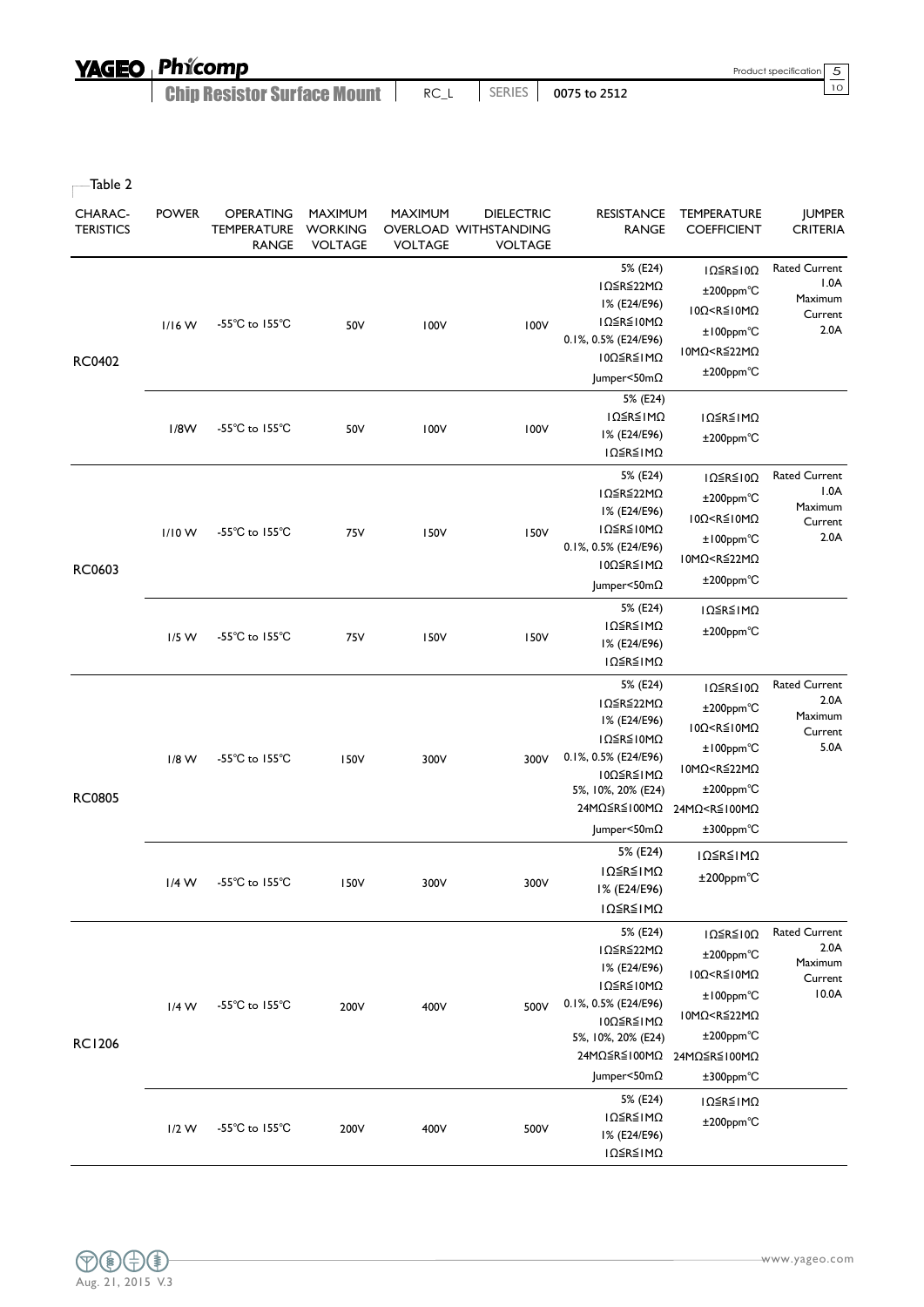## YAGEO Phicomp

Chip Resistor Surface Mount

#### FOOTPRINT AND SOLDERING PROFILES

For recommended footprint and soldering profiles, please refer to data sheet "Chip resistors mounting"

| Table 2                     |                         |                                                 |                                                    |                                  |                                                              |                                                                                                                   |                                                                                                                                                  |                                                             |
|-----------------------------|-------------------------|-------------------------------------------------|----------------------------------------------------|----------------------------------|--------------------------------------------------------------|-------------------------------------------------------------------------------------------------------------------|--------------------------------------------------------------------------------------------------------------------------------------------------|-------------------------------------------------------------|
| CHARAC-<br><b>TERISTICS</b> | <b>POWER</b>            | OPERATING<br><b>TEMPERATURE</b><br><b>RANGE</b> | <b>MAXIMUM</b><br><b>WORKING</b><br><b>VOLTAGE</b> | <b>MAXIMUM</b><br><b>VOLTAGE</b> | <b>DIELECTRIC</b><br>OVERLOAD WITHSTANDING<br><b>VOLTAGE</b> | <b>RESISTANCE</b><br><b>RANGE</b>                                                                                 | TEMPERATURE<br><b>COEFFICIENT</b>                                                                                                                | <b>JUMPER</b><br><b>CRITERIA</b>                            |
| <b>RC1210</b>               | $1/2$ W                 | -55 $^{\circ}$ C to 155 $^{\circ}$ C            | 200V                                               | 500V                             | 500V                                                         | 5% (E24)<br>IΩ≦R≦22MΩ<br>I% (E24/E96)<br>ΙΩ≦R≦Ι0ΜΩ<br>0.1%, 0.5% (E24/E96)<br>10Ω≦R≦1MΩ<br>$ $ umper<50m $\Omega$ | $I\Omega \leq R \leq I\ 0\Omega$<br>$±200$ ppm $°C$<br>10Ω <r≦10mω<br>±100ppm°C<br/>10MΩ<r≦22mω<br>±200ppm°C</r≦22mω<br></r≦10mω<br>             | <b>Rated Current</b><br>2.0A<br>Maximum<br>Current<br>10.0A |
| <b>RC1218</b>               | $\mathsf{I} \mathsf{W}$ | $-55^{\circ}$ C to $155^{\circ}$ C              | 200V                                               | 500V                             | 500V                                                         | 5% (E24)<br>ΙΩ≦R≦ΙΜΩ<br>I% (E24/E96)<br>ΙΩ≦R≦ΙΜΩ<br>0.1%, 0.5% (E24/E96)<br>10Ω≦R≦IMΩ<br>$ $ umper<50m $\Omega$   | IΩ ≤ R ≤ I0Ω<br>±200ppm°C<br>$10\Omega < R \leq 1 M\Omega$<br>±100ppm°C                                                                          | <b>Rated Current</b><br>6.0A<br>Maximum<br>Current<br>10.0A |
| RC2010                      | $3/4$ W                 | -55 $^{\circ}$ C to 155 $^{\circ}$ C            | 200V                                               | 500V                             | 500V                                                         | 5% (E24)<br>IΩ≦R≦22MΩ<br>I% (E24/E96)<br>ΙΩ≦R≦Ι0ΜΩ<br>0.1%, 0.5% (E24/E96)<br>10Ω≦R≦IMΩ<br>Jumper<50mΩ            | $IΩ$ ≦R≦ $I$ 0Ω<br>±200ppm°C<br>$10\Omega < R \le 10 M\Omega$<br>±100ppm°C<br>10MΩ <r≦22mω<br>±200ppm°C</r≦22mω<br>                              | <b>Rated Current</b><br>2.0A<br>Maximum<br>Current<br>10.0A |
| <b>RC2512</b>               | $\mathsf{I} \mathsf{W}$ | -55 $^{\circ}$ C to 155 $^{\circ}$ C            | 200V                                               | 500V                             | 500V                                                         | 5% (E24)<br>IΩ≦R≦22MΩ<br>I% (E24/E96)<br>ΙΩ≦R≦Ι0ΜΩ<br>0.1%, 0.5% (E24/E96)<br>10Ω≦R≦IMΩ<br>$ $ umper<50m $\Omega$ | $I\Omega \leq R \leq I\ 0\Omega$<br>$±200$ ppm $°C$<br>$10\Omega < R \le 10 M\Omega$<br>$±100$ ppm $°C$<br>IOMΩ <r≦22mω<br>±200ppm°C</r≦22mω<br> | <b>Rated Current</b><br>2.0A<br>Maximum<br>Current<br>10.0A |
|                             | 2 W                     | -55 $^{\circ}$ C to 155 $^{\circ}$ C            | 200V                                               | 400V                             | 500V                                                         | 5% (E24)<br>ΙΩ≦R≦ΙΜΩ<br>I% (E24/E96)<br>ΙΩ≦R≦ΙΜΩ                                                                  | ΙΩ≦R≦ΙΜΩ<br>$±200$ ppm $°C$                                                                                                                      |                                                             |

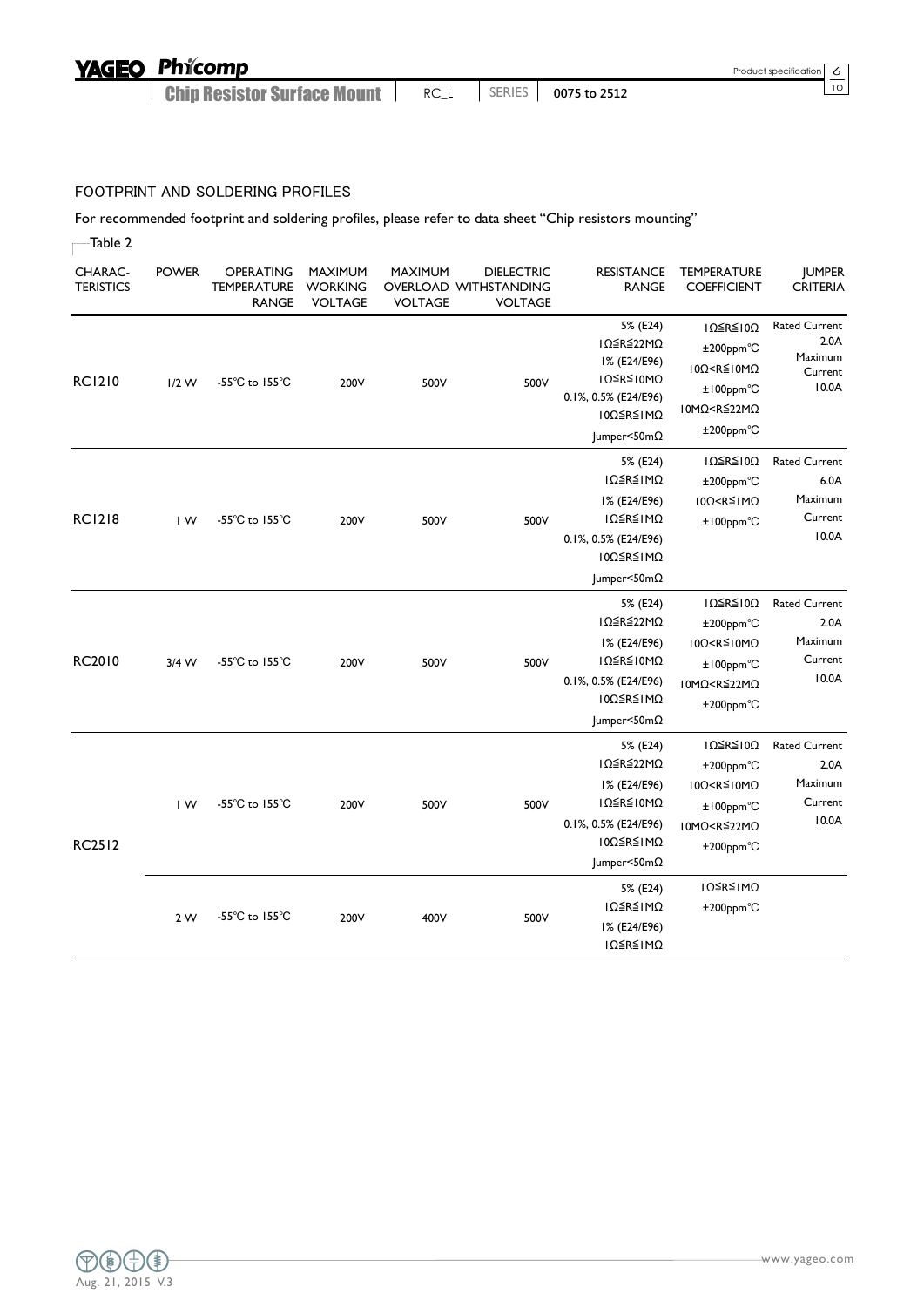## Phicomp

Chip Resistor Surface Mount

<sup>10</sup> RC\_L SERIES **0075 to 2512**

#### PACKING STYLE AND PACKAGING QUANTITY

Table 3 Packing style and packaging quantity

| PACKING STYLE PAPER TAPING REEL (R) |        |              | ESD SAFE REEL (S)<br>(4MM WIDTH, IMM PITCH<br>PLASTIC EMBOSSED) | <b>EMBOSSED</b><br><b>TAPING REEL</b> |
|-------------------------------------|--------|--------------|-----------------------------------------------------------------|---------------------------------------|
| REEL DIMENSION 7" (178 mm)          |        | 13" (330 mm) | 7" (178 mm)                                                     | 7" (178 mm)                           |
| <b>RC0075</b>                       |        |              | 20,000                                                          |                                       |
| <b>RC0100</b>                       | 20,000 | 80,000       | 40,000                                                          |                                       |
| <b>RC0201</b>                       | 10,000 | 50000        |                                                                 |                                       |
| <b>RC0402</b>                       | 10,000 | 50000        |                                                                 |                                       |
| RC0603                              | 5,000  | 20000        |                                                                 |                                       |
| <b>RC0805</b>                       | 5,000  | 20000        |                                                                 |                                       |
| <b>RC1206</b>                       | 5,000  | 20000        |                                                                 |                                       |
| <b>RC1210</b>                       | 5,000  | 20000        |                                                                 |                                       |
| <b>RC1218</b>                       |        |              |                                                                 | 4,000                                 |
| RC2010                              |        |              |                                                                 | 4,000                                 |
| <b>RC2512</b>                       |        |              |                                                                 | 4,000                                 |

#### **NOTE**

For tape and reel specification/dimensions, please refer to data sheet "Chip resistors packing".

#### FUNCTIONAL DESCRIPTION **OPERATING TEMPERATURE RANGE**

RC0402 to RC2512 Range: -55℃ to +155℃ (Fig. 5-1) RC0075 to RC0201 Range: -55℃ to +125℃ (Fig. 5-2)

#### **POWER RATING**

Each type rated power at 70 °C: RC0075=1/50W RC0100=1/32W RC0201=1/20W RC0402=1/16W, 1/8W RC0603=1/10W, 1/5W RC0805=1/8W, 1/4W RC1206=1/4W, 1/2W RC1210=1/2W RC1218=1W RC2010=3/4W RC2512=1W, 2W

#### **RATED VOLTAGE**

The DC or AC (rms) continuous working voltage corresponding to the rated power is determined by the following formula:

$$
V = \sqrt{PxR}
$$

Where

 $V =$  Continuous rated DC or AC (rms) working voltage (V)

 $P =$  Rated power (W)

R = Resistance value  $(\Omega)$ 





Fig. 5-2 Maximum dissipation (P) in percentage of rated poweras a function of the operating ambient temperature (Tamb)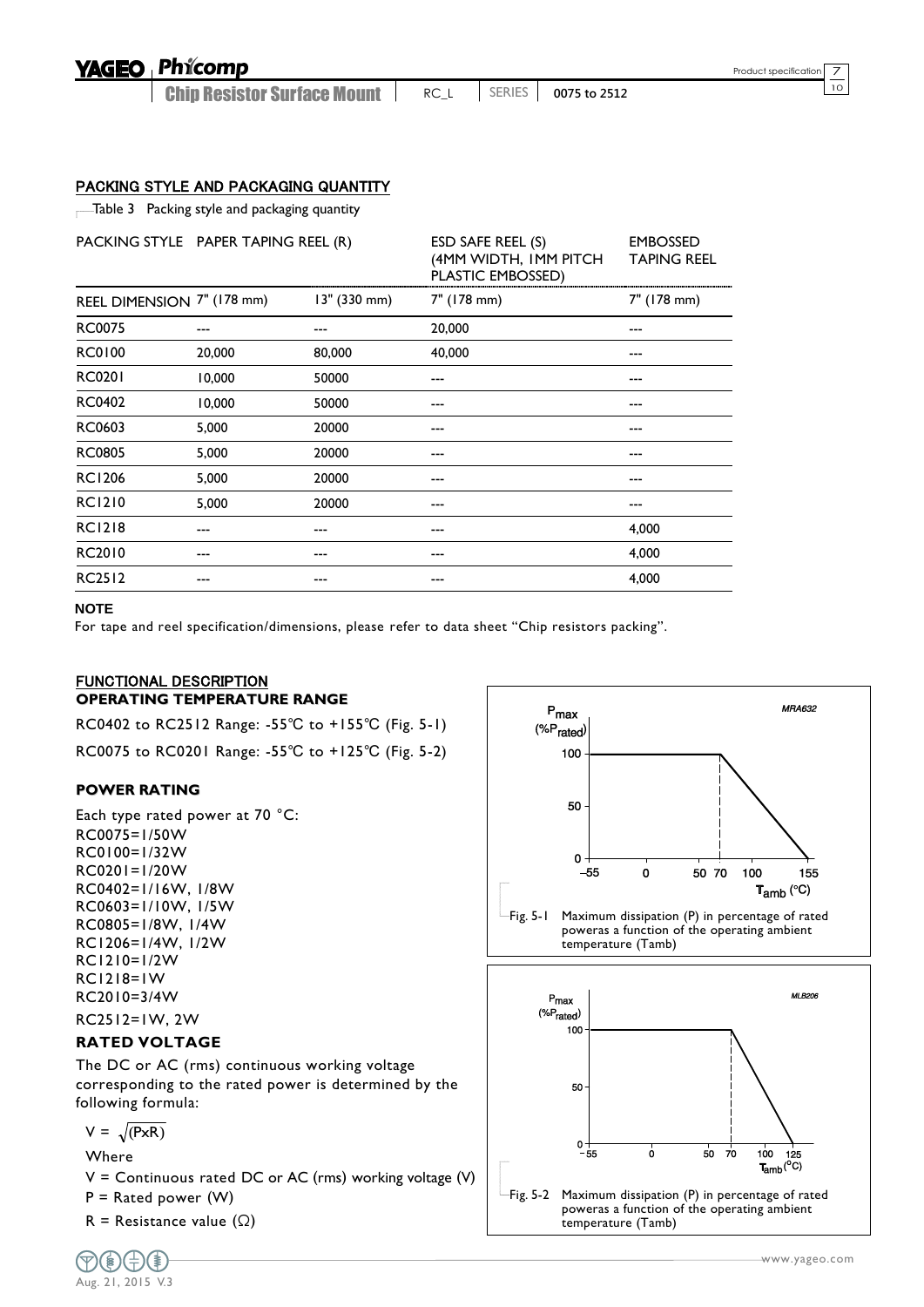| <b>YAGEO Phicomp</b>               |      |        |              | Product specification 8 |  |
|------------------------------------|------|--------|--------------|-------------------------|--|
| <b>Chip Resistor Surface Mount</b> | RC L | SERIES | 0075 to 2512 |                         |  |

#### TESTS AND REQUIREMENTS

### $\hbox{--}$  Table  $8$   $\hbox{~}$  Test condition, procedure and requirements

| <b>TEST</b>                                             | <b>TEST METHOD</b>                                                                                                                                                                                                                                                                               | <b>PROCEDURE</b>                                                                                                                                                                                                                           | <b>REQUIREMENTS</b>                                                                                                     |
|---------------------------------------------------------|--------------------------------------------------------------------------------------------------------------------------------------------------------------------------------------------------------------------------------------------------------------------------------------------------|--------------------------------------------------------------------------------------------------------------------------------------------------------------------------------------------------------------------------------------------|-------------------------------------------------------------------------------------------------------------------------|
| Temperature<br>Coefficient of<br>Resistance<br>(T.C.R.) | MIL-STD-202 Method 304<br>At +25/-55 °C and +25/+125 °C<br>Formula:<br>T.C.R= $\frac{R_2 - R_1}{R_1(t_2 - t_1)} \times 10^6$ (ppm/°C)<br>Where<br>$t_1$ =+25 °C or specified room temperature<br>$t_2$ =-55 °C or +125 °C test temperature<br>$R_1$ =resistance at reference temperature in ohms |                                                                                                                                                                                                                                            | Refer to table 2                                                                                                        |
| Life/ Endurance                                         | MIL-STD-202 Method 108A<br>IEC 60115-14.25.1                                                                                                                                                                                                                                                     | $R_2$ =resistance at test temperature in ohms<br>At 70±2°C for 1,000 hours; RCWV applied for<br>1.5 hours on and 0.5 hour off, still air required                                                                                          | $\pm$ (1%+0.05 $\Omega$ ) for B/D/F tol<br>$\pm$ (3%+0.05 $\Omega$ ) for J tol<br><100mR for jumper                     |
| High<br>Temperature<br>Exposure                         | MIL-STD-202 Method 108A<br>IEC 60068-2-2                                                                                                                                                                                                                                                         | 1,000 hours at maximum operating temperature<br>depending on specification, unpowered.                                                                                                                                                     | $\pm$ (1%+0.05 $\Omega$ ) for B/D/F tol<br>$\pm$ (2%+0.05 $\Omega$ ) for J tol<br><50mR for jumper                      |
| Moisture<br>Resistance                                  | MIL-STD-202 Method 106G                                                                                                                                                                                                                                                                          | Each temperature / humidity cycle is defined at<br>8 hours (method 106F), 3 cycles / 24 hours for<br>10d with 25 °C / 65 °C 95% R.H, without steps<br>7a & 7b, unpowered<br>Parts mounted on test-boards, without<br>condensation on parts | $\pm (0.5\% + 0.05\Omega)$ for B/ D/F tol<br>$\pm$ (2%+0.05 $\Omega$ ) for J tol<br><100mR for jumper                   |
| Humidity                                                | IEC 60115-14.24.2                                                                                                                                                                                                                                                                                | Steady state for 1000 hours at 40 °C / 95% R.H.<br>RCWV applied for 1.5 hours on and<br>0.5 hour off                                                                                                                                       | $\pm$ (1%+0.05 $\Omega$ ) for B/D/F tol<br>$\pm$ (2%+0.05 $\Omega$ ) for J tol<br><100mR for jumper                     |
| Thermal<br>Shock                                        | MIL-STD-202 Method 107G                                                                                                                                                                                                                                                                          | $-55/+125°C$<br>Note Number of cycles required is 300.<br>Devices mounted<br>Maximum transfer time is 20 seconds.<br>Dwell time is 15 minutes. Air - Air                                                                                   | $\pm (0.5\% + 0.05\Omega)$ for B/D/F tol<br>$\pm$ (1%+0.05 $\Omega$ ) for J tol<br><50mR for jumper                     |
| <b>Short Time</b><br>Overload                           | IEC 60115-14.13                                                                                                                                                                                                                                                                                  | 2.5 times RCWV or maximum overload voltage<br>which is less for 5 seconds at room temperature                                                                                                                                              | $\pm$ (1%+0.05 $\Omega$ ) for B/D/F tol<br>$\pm$ (2%+0.05 $\Omega$ ) for J tol<br><50mR for jumper<br>No visible damage |
| Board Flex/<br>Bending                                  | IEC 60115-14.33                                                                                                                                                                                                                                                                                  | Device mounted or as described only I board<br>bending required<br>bending time: 60±5 seconds<br>0075/0100/0201/0402:5mm;<br>0603/0805:3mm;<br>1206 and above:2mm                                                                          | $\pm$ (1%+0.05 $\Omega$ ) for B/D/F/J Tol<br><50mR for jumper<br>No visible damage                                      |

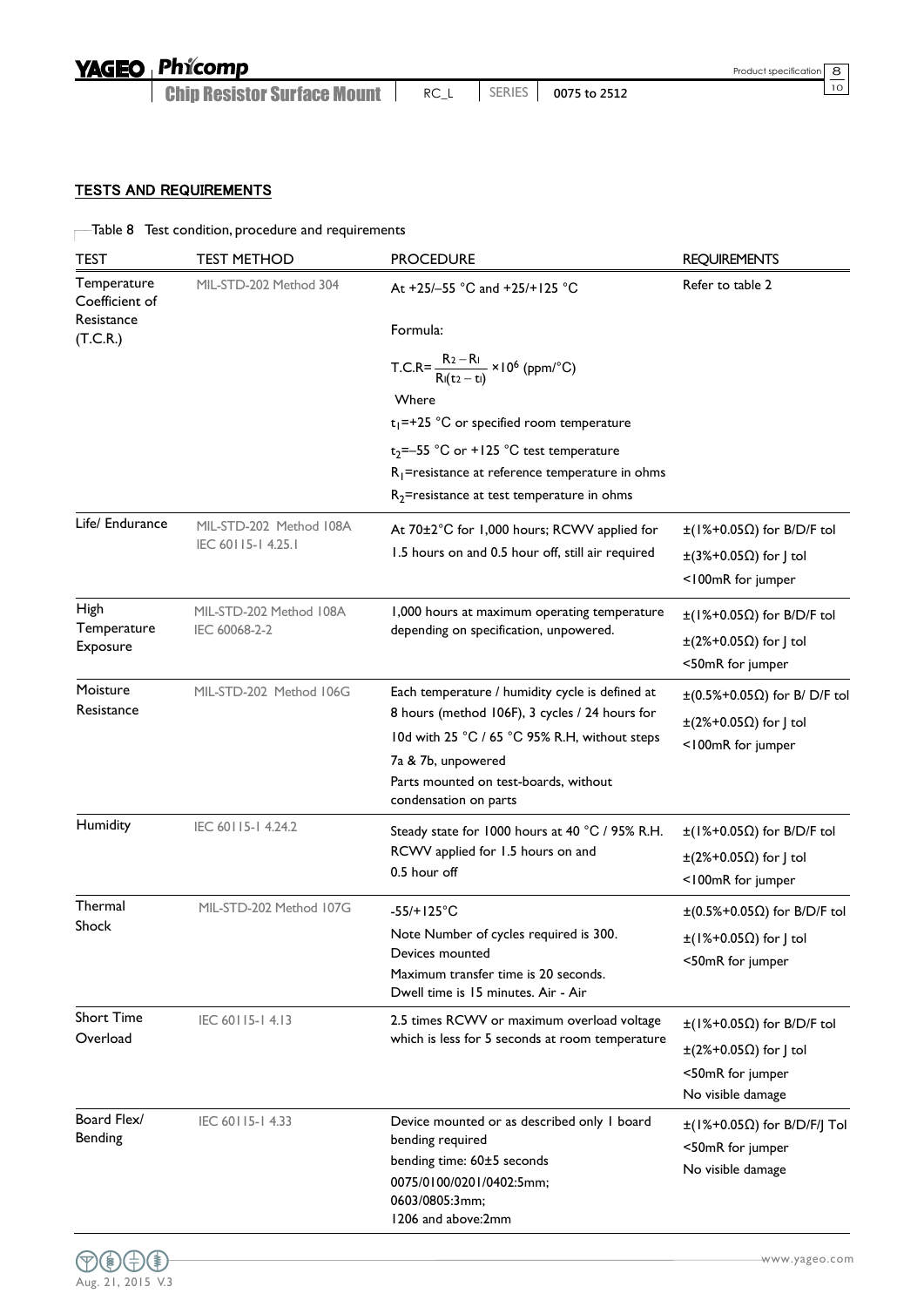**Chip Resistor Surface Mount** | RC\_L | SERIES | 0075 to 2512

| I<br>×<br>۰. |
|--------------|

| <b>TEST</b>                      | <b>TEST METHOD</b>                         | <b>PROCEDURE</b>                                                                                                                                                                        | <b>REQUIREMENTS</b>                                    |
|----------------------------------|--------------------------------------------|-----------------------------------------------------------------------------------------------------------------------------------------------------------------------------------------|--------------------------------------------------------|
| Solderability<br>- Wetting       | I-STD-002 test B                           | Electrical Test not required Magnification 50X<br><b>SMD</b> conditions:<br>1st step: method B, aging 4 hours at 155 °C<br>dry heat<br>2nd step: leadfree solder bath at $245\pm3$ °C   | W ell tinned<br>(>95% covered)<br>No visible damage    |
| -Leaching                        | I-STD-002 test D                           | Dipping time: 3±0.5 seconds<br>Leadfree solder , 260°C, 30 seconds immersion<br>time                                                                                                    | No visible damage                                      |
| -Resistance to<br>Soldering Heat | MIL-STD-202 Method 210F<br>IEC 60115-14.18 | Condition B, no pre-heat of samples<br>Leadfree solder, $260 °C \pm 5 °C$ , $10 \pm 1$ seconds<br>immersion time<br>Procedure 2 for SMD: devices fluxed and<br>cleaned with isopropanol | $±(1%+0.05Ω)$<br><50mR for jumper<br>No visible damage |